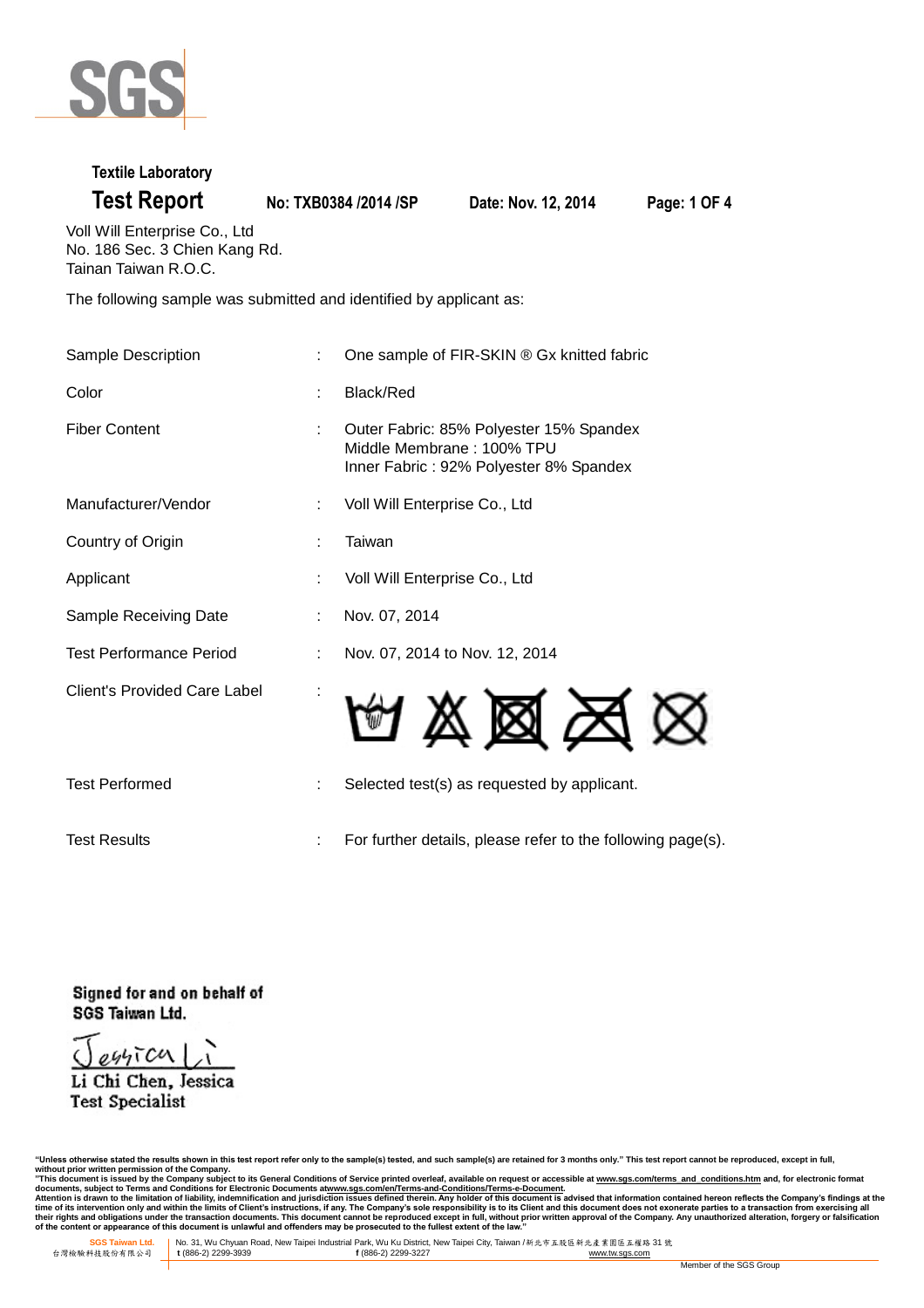

## **Textile Laboratory Test Report No: TXB0384 /2014 /SP Date: Nov. 12, 2014 Page: 2 OF 4**

Test Results:

**Cadmium** 

Test Method: With reference to IEC 62321-5:2013 - Analysis was conducted with Inductively Coupled Plasma (ICP).

|                  |                                                                                           | Result<br>(mg/kg)                                                                       |
|------------------|-------------------------------------------------------------------------------------------|-----------------------------------------------------------------------------------------|
| Cadmium (Cd)     |                                                                                           | <b>ND</b>                                                                               |
| Note:<br>Remark: | $ND = Not$ Detected<br>Detection $limit = 2$ mg/kg<br>Test was conducted in single trial. |                                                                                         |
| <u>Lead</u>      |                                                                                           |                                                                                         |
|                  | Coupled Plasma (ICP).                                                                     | Test Method: With reference to IEC 62321-5: 2013. Analysis was conducted by Inductively |
|                  |                                                                                           | Result<br>(mg/kg)                                                                       |
| Lead (Pb)        |                                                                                           | <b>ND</b>                                                                               |
| Note:            | $ND = Not$ Detected<br>Detection limit = $2 \text{ mg/kg}$                                |                                                                                         |
| <b>Mercury</b>   |                                                                                           |                                                                                         |
|                  | Coupled Plasma (ICP)                                                                      | Test Method: With reference to IEC 62321-4: 2013. Analysis was conducted by Inductively |
|                  |                                                                                           | Result<br>(mg/kg)                                                                       |
| Mercury (Hg)     |                                                                                           | <b>ND</b>                                                                               |
| Note:            | $ND = Not$ Detected<br>Detection limit = $2$ mg/kg                                        |                                                                                         |

"Unless otherwise stated the results shown in this test report refer only to the sample(s) tested, and such sample(s) are retained for 3 months only." This test report cannot be reproduced, except in full,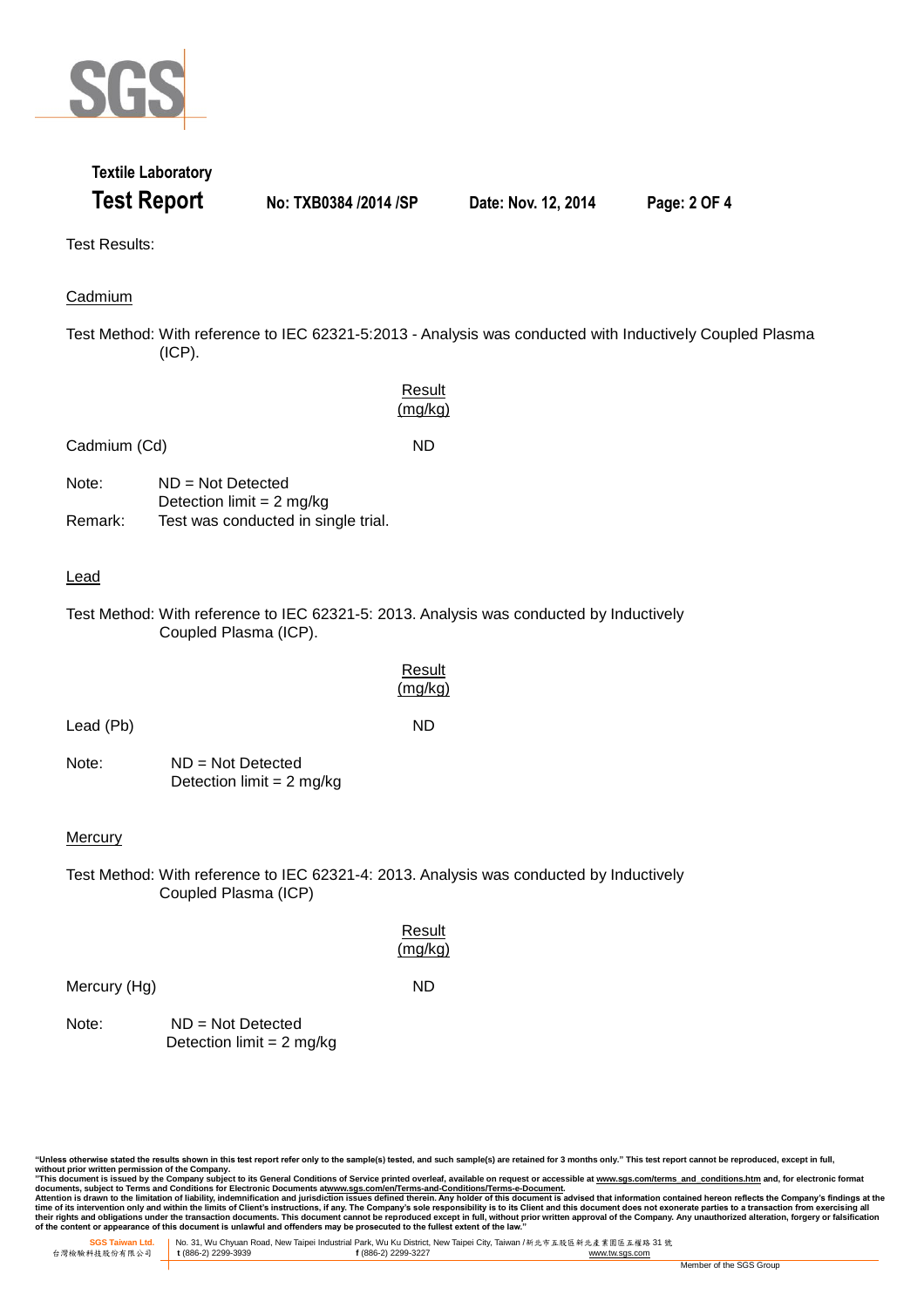

## **Textile Laboratory Test Report No: TXB0384 /2014 /SP Date: Nov. 12, 2014 Page: 3 OF 4**

Test Results:

Chromium VI

Test Method: With reference to IEC 62321: 2008. Analysis was conducted by UV/VIS Spectrometry.

| Result  |  |
|---------|--|
| (mg/kg) |  |

Chromium (VI) ND

Note: ND = Not Detected Detection Limit = 2 mg/kg

#### Polybrominated Biphenyls (PBBs)

Test Method: With reference to IEC 62321: 2008. Analysis was conducted by GC-MS.

| Compounds          | Result<br>(mq/kg) |
|--------------------|-------------------|
| Monobromobiphenyl  | ND                |
| Dibromobiphenyl    | ND                |
| Tribromobiphenyl   | ND                |
| Tetrabromobiphenyl | ND                |
| Pentabromobiphenyl | ND                |
| Hexabromobiphenyl  | ND                |
| Heptabromobiphenyl | ND                |
| Octabromobiphenyl  | ND                |
| Nonabromobiphenyl  | ND                |
| Decabromobiphenyl  | ND                |
| Sum of PBBs        | ND                |

Note: ND = Not Detected Detection limit =  $5 \text{ ma/ka}$ 

"Unless otherwise stated the results shown in this test report refer only to the sample(s) tested, and such sample(s) are retained for 3 months only." This test report cannot be reproduced, except in full,